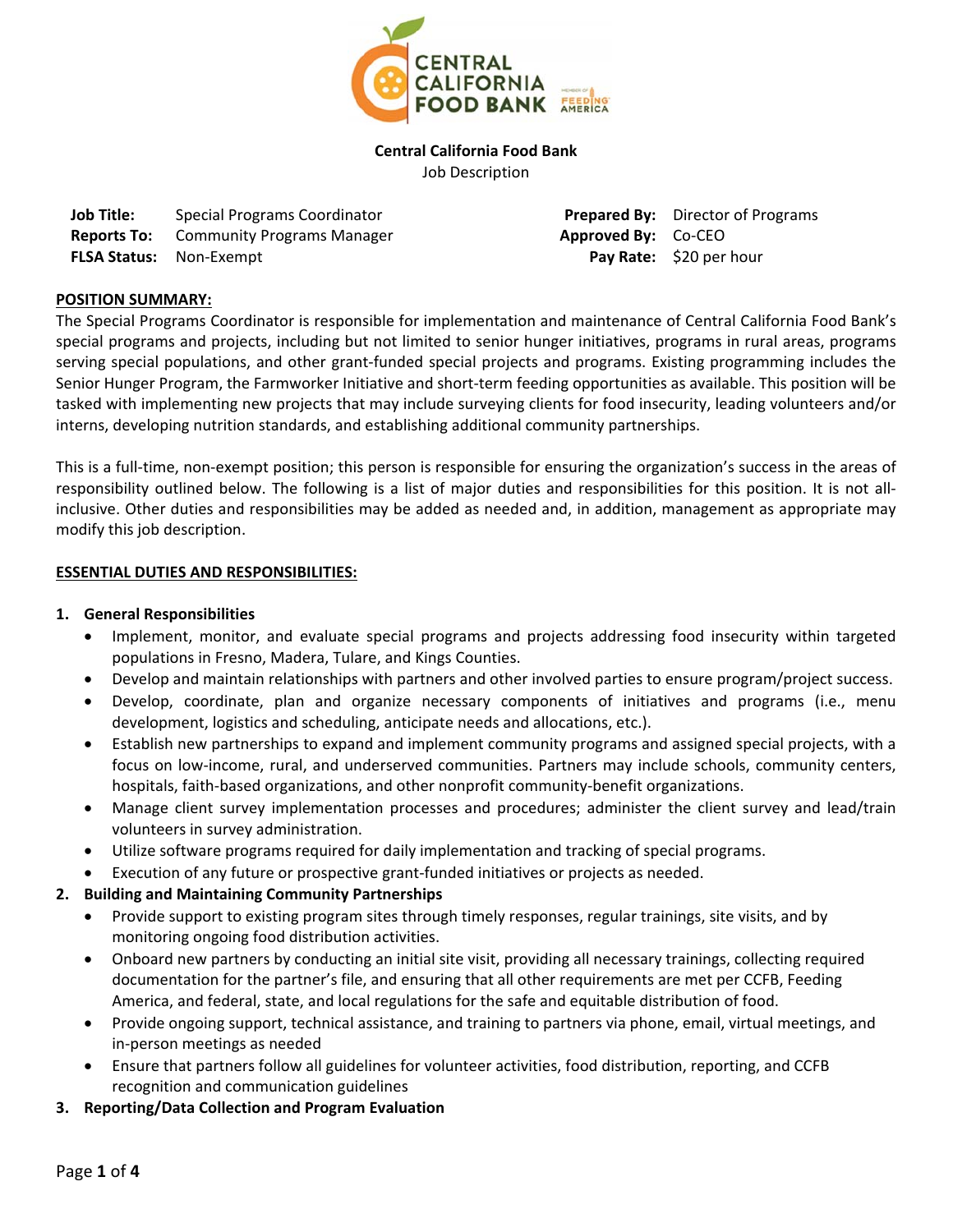- Complete all required external and internal program reporting in compliance with CCFB, Feeding America, and other stakeholder or donor requirements.
- Prepare regular reports on program activities as required by CCFB and/or its funding organizations.
- Administer client surveys and analyze/present data findings to CCFB leadership.
- Develop program evaluations to identify strengths and opportunities, gain feedback, and demonstrate impact of current programming.
- Obtain impact stories and testimonials from partner organizations and clients.
- Acquire, review, and track monthly and quarterly reports submitted by partner organizations.
- Maintain accurate listings of program information including contact personnel, partner address and phone number, and recurring distribution dates and times.

## **4. Communication and Collaboration with CCFB Staff and Volunteers**

- Respond promptly and thoroughly to all requests for program information from CCFB staff.
- Lead and train CCFB volunteers and interns as assigned; work with Volunteer Manager to assess volunteer needs.
- Provide support to Community Programs Manager and Director of Programs & Partnerships in the execution of community programs and special projects as needed.
- Build detailed knowledge of Community Programs within scope of responsibility; serve as a resource to CCFB staff and management by providing program information and recommendations when requested.

# **5. Provide excellent customer service to all CCFB customers including CCFB clients, staff, donors, logistics personnel, partner personnel, volunteers, board members, and the general public.**

- Engage in the following tasks or behaviors that represent excellent customer service: timely responses, punctuality, and attendance, treating others with respect, being knowledgeable and providing accurate information, and using appropriate non‐verbal and verbal communication.
- Collaborate and build partnerships with Distribution Center staff on event scheduling and ensure changes are communicated timely.
- Ensure compliance with Feeding America and CCFB regulations and guidelines.
- Provide information and referrals for individuals in need of assistance who call or come to CCFB to address their needs.
- Assist with other agency departments and activities as needed (e.g. events).
- Perform other duties and support as assigned.

#### **SUPERVISORY RESPONSIBILITIES:**

This position does not have supervisory responsibilities.

## **MINIMUM QUALIFICATIONS:**

To perform this job successfully, an individual must be able to perform each essential duty satisfactorily. The requirements listed below are representative of the knowledge, skill, and/or ability required. Reasonable accommodations may be made to enable individuals with disabilities to perform the essential functions.

- 2 or more years' experience working in a non‐profit, social services, or business setting (preferred)
- Ability to effectively communicate (written and oral) and work well with a variety of people from different socioeconomic and cultural backgrounds
- Strong computer skills (word processing, excel spreadsheets, email communication) and the ability to learn new web‐based platforms and programs necessary for business operations
- Some college preferred but not required
- Bilingual (Spanish) preferred
- Ability to adapt to a quickly changing business environment including learning and applying new training and knowledge
- Demonstrated ability to problem solve, analyze data, make good decisions, and attend to details
- Position requires up to 50% local travel; option to use company vehicle, or own vehicle with mileage reimbursement